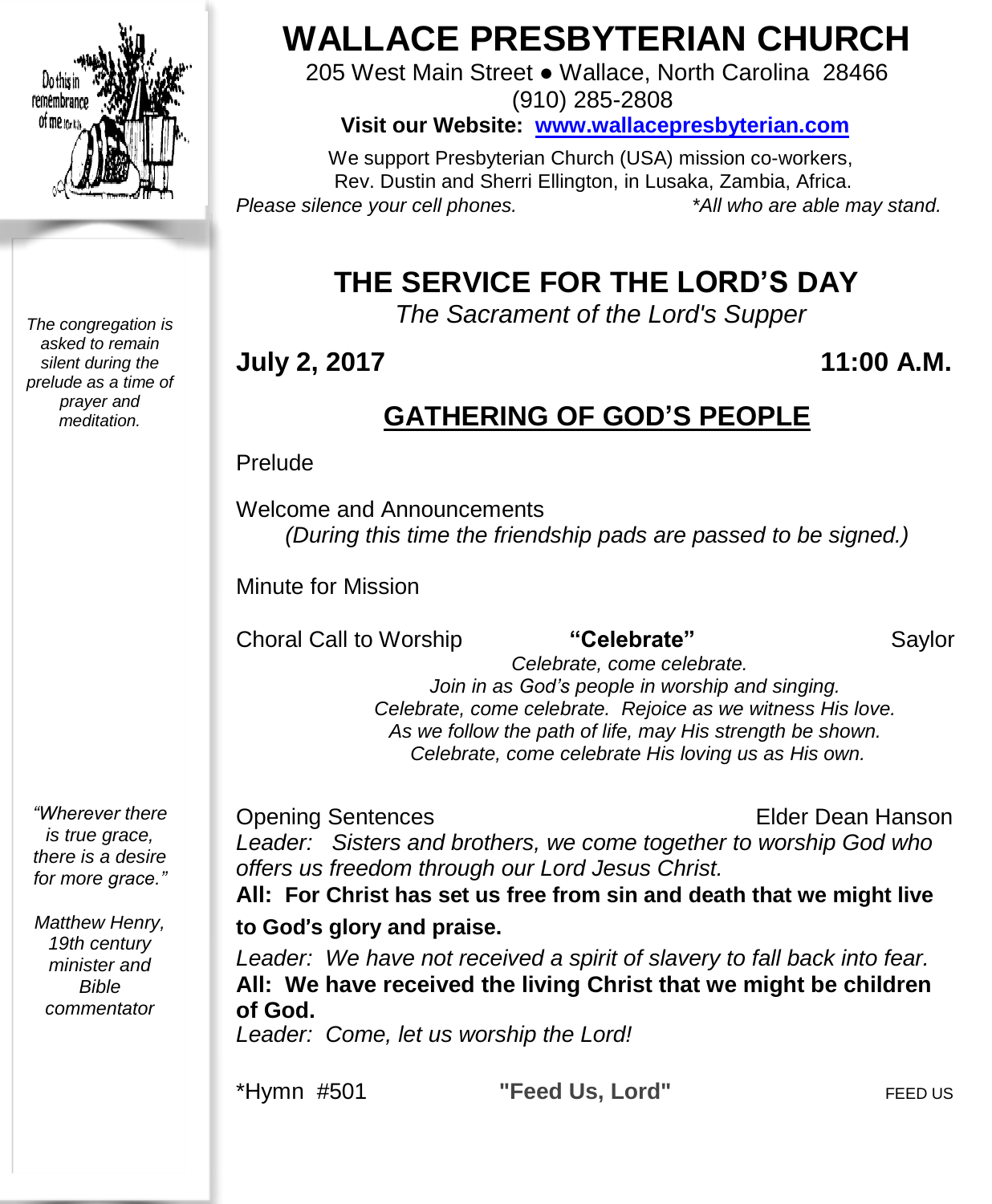"*When we confess our sin we become* '*more and more dead to sin, [and] more and more alive to God.*'"

*John Wesley*

*My soul is like a house, small for you to enter, but I pray you to enlarge it. It is ruins, but I ask you to remake it. It contains much that you will not be pleased to see: this I know and do not hide. But who is to rid it of these things? There is no one but you.*"

> *Augustine of Hippo, Confessions*

\*Unison Prayer of Confession:

*Gracious God, we have not always loved you wholeheartedly and put you first. Lord, have mercy. We have thought too much of ourselves and not enough of others. Christ, have mercy. We have failed to love others as you love us. We have not lived as Christ has called us to do. Lord, have mercy. As we come to the table of grace, hear our prayers, Lord Jesus . . .*

*(A time for silent prayers . . .)*

\*Responsive Assurance of Pardon *Leader: The good news is that Christ calls us to new life and enables us to begin again. So you also must consider yourselves dead to sin and alive to God in Christ Jesus. Believe the good news of the gospel.* **All: In Jesus Christ we are forgiven!**

\*Gloria Patri *Glory Be to the Father Glory be to the Father, and to the Son, and to the Holy Ghost; as it was in the beginning, is now, and ever shall be, world without end. Amen, amen.*

# **PROCLAIMING GOD'S WORD**

#### Children's Sermon

Anthem "**Loaves Were Broken, Words Were Spoken"** LORD'S SUPPER *Loaves were broken, words were spoken by the Galilean shore. Jesus, Bread of Life from heaven, was their food for evermore.*

*Loaves were broken, words were spoken in a quiet room one night. In the bread and wine you gave them, Christ, you came as Light from Light.*

*Loaves are broken, words are spoken, as in faith we gather here. Jesus speaks across the ages; "I am with you; do not fear!"*

*By the loaves you break and give us, send us in your name to share bread for which the millions hunger, words that tell your love and care.*

*Refrain*

*By your body broken for us, by your wine of life out-poured, Jesus, feed again your people. Be our Host, our life, our Lord.*

#### \*Prayer of Illumination

*Lord, open our eyes to see your grace afresh today. Open our ears to hear your mercy anew. Lord, give light to our eyes today and encouragement to our souls, so our hearts may rejoice in your salvation. Speak to us through your Word, we pray. Amen.*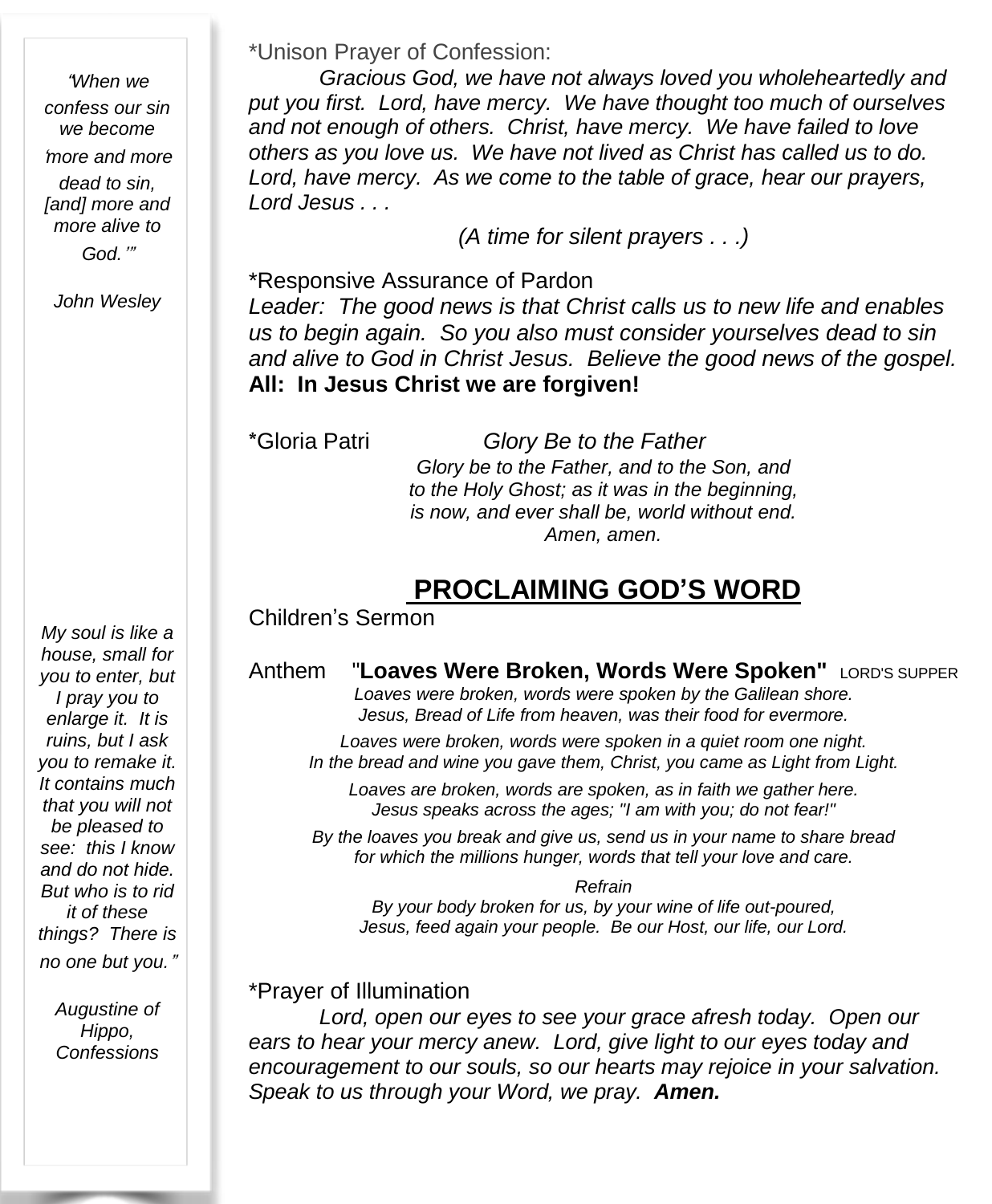"*What Paul understands by holiness or sanctification is the learning in the present of the habits which anticipate the ultimate future.*"

*N.T. Wright, After You Believe: Why Christian Character Matters*

"*Break one and the same bread, which is the medicine of immortality, the antidote which prevents us from dying, and a cleansing remedy driving away evil so that we should live in God through Jesus Christ.*"

*Ignatius (A.D. 110), Letter to the Ephesians*

"*Send us out in the power of your Spirit to live and work for your praise and glory, for the sake of Jesus Christ our Lord. Amen.*

> *Book of Common Worship*

Gospel Lesson **Elder Dean Hanson** *John 3:16-17* +Page 864

Epistle Lesson *Romans 6:12-23* +Pages 917, 918

Sermon **"Independent Living"** Dr. Philip K. Gladden

A Time for Silent Reflection

# **GIVING THANKS TO GOD**

Presentation of Tithes and Offerings **Offertory** \*Doxology and Prayer of Dedication *Praise God from whom all blessings flow;* *Praise Him all creatures here below;* *Praise Him above ye heavenly host; Praise Father, Son, and Holy Ghost. Amen.*

\*Affirmation of Faith: The Apostles' Creed I believe in God the Father Almighty, Maker of heaven and earth, And in Jesus Christ his only Son our Lord; who was conceived by the Holy Ghost, born of the Virgin Mary, suffered under Pontius Pilate, was crucified, dead, and buried; he descended into hell; the third day he rose again from the dead; he ascended into heaven, and sitteth on the right hand of God the Father Almighty; from thence he shall come to judge the quick and the dead. I believe in the Holy Ghost, the holy catholic Church, the communion of saints, the forgiveness of sins, the resurrection of the body, and the life everlasting. **Amen.**

\*Hymn of Preparation #533 **"In the Singing"** BREAD OF PEACE

The Sacrament of the Lord's Supper

The Invitation to the Table The Words of Institution The Great Prayer of Thanksgiving with the Lord's Prayer The Distribution of the Elements The Prayer After Communion

| *Hymn #338                 | "O Beautiful for Spacious Skies"        | <b>MATFRNA</b>   |
|----------------------------|-----------------------------------------|------------------|
| *Benediction               |                                         |                  |
| <i>*Choral Benediction</i> | "Amen"<br>Amen, amen. Amen, amen, amen. | African-American |
| *Postlude                  |                                         |                  |

\**All who are able may stand.* +*The page number in the pew Bible.*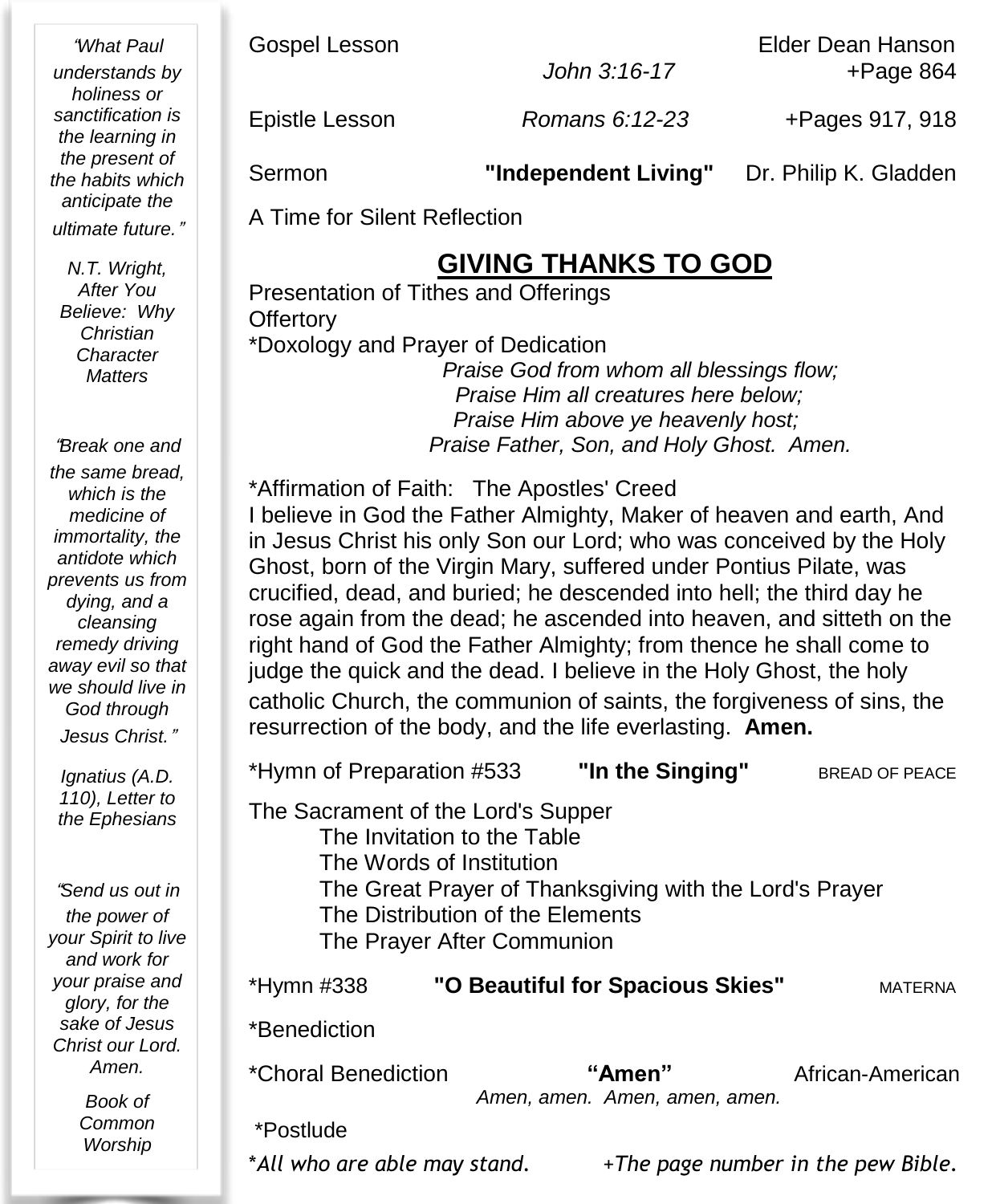



# **SHRIMP-A-ROO!**

**Come Join Us For the Third Annual "Shrimp-A-Roo"!**



**on Thursday, July 13, 2017 \$15.00 Adults \$8.00 Child 10 & under Come and enjoy the fun, fellowship, and shrimp! Get tickets from any member of the Congregational Care Ministry: Brenda Long, Ann Carter, Mary Carone, Linda Burroughs, Cindy Barrow, Gerri Hanson, Lois Edgerton, Rick Batchelor, Dottie Obenour, and Vanessa Ward**





**Session Sets Installation Service for**

**Zach Casteen as our Youth Ministry Leader**

> **Sunday, July 16 11:00 a.m.**

**Come and support Zach and the youth of WPC!**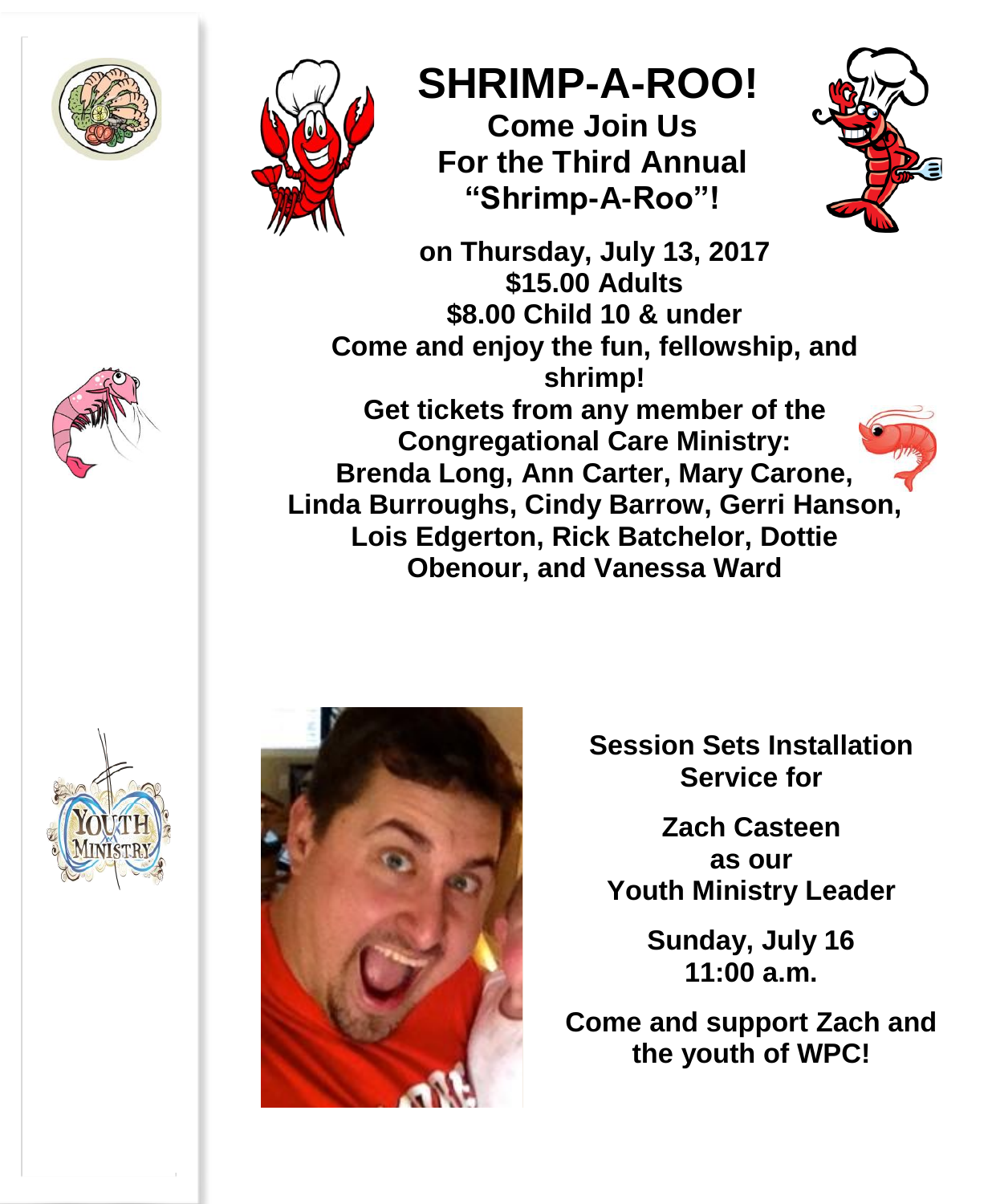# **WEEKLY CALENDAR**

| Sunday, July 2    | $9:40$ am<br>10:00 am<br>11:00 am | <b>Opening Assembly</b><br><b>Sunday School</b><br>Worship with Communion |
|-------------------|-----------------------------------|---------------------------------------------------------------------------|
| Tuesday, July 4   |                                   | HAPPY INDEPENDENCE DAY<br><b>Church Office Closed</b>                     |
| Wednesday, July 5 | 10:00-1:00 am<br>5:30-7:30 pm     | Bible Study, Church Office Building<br><b>Game Night</b>                  |
| Saturday, July 8  | 7:00-8:00 pm<br>$3:30$ pm         | Bible Study, Church Office Building<br>Kinston Wood Ducks Baseball Game   |

## **NOTES AND ANNOUNCEMENTS**

**• This morning** we celebrate the Sacrament of the Lord's Supper. Our Savior invites those who trust him to share the feast he has prepared.

- **● The church office** will be closed on Tuesday, July 4 in observance of Independence Day.
- Youth Ministry Summer Games Night Wednesday evening, July 5, at 5:30.

● **Cheryl Brinkley,** church secretary, will be on vacation Friday, July 7, Monday, July 10, and Tuesday morning, July 11.

● **Please join** the minister for a Bible study on Matthew 11:16-19, 25-30 on Wednesday, July 5

from 10:00 - 11:00 a.m. (Church Office Building) or 7:00 - 8:00 p.m. (Room 304).

● **Third Annual Shrimp-A-Roo**-Thursday, July 13, at 6:00 pm. Purchase tickets from Ann Carter, Brenda Long, and Linda Burroughs or any member of Congregational Care Ministry. (See announcement about Shrimp-A-Roo).

● **Zach Casteen** will be installed as our Youth Ministry Leader during worship on Sunday, July 16.

● We extend our Christian love and sympathy to Royal and Jennifer Johnson on the death of their daughter, Lacey Elizabeth, on June 26.



 *memory of Lacey Elizabeth Johnson: March 8, 2017-June 26, 2017, The beautiful flowers in the sanctuary today are given in loving by her family.*

*Thank You... I want to thank my church family for all the phone calls, cards, visits, food, and all acts of kindness shown to me before and after my surgery. Words can't express my gratitude for the concern and love given to me during this time. Your kindness will never be forgotten. God bless you all.* 

*Love in Christ, Catherine Blanchard*